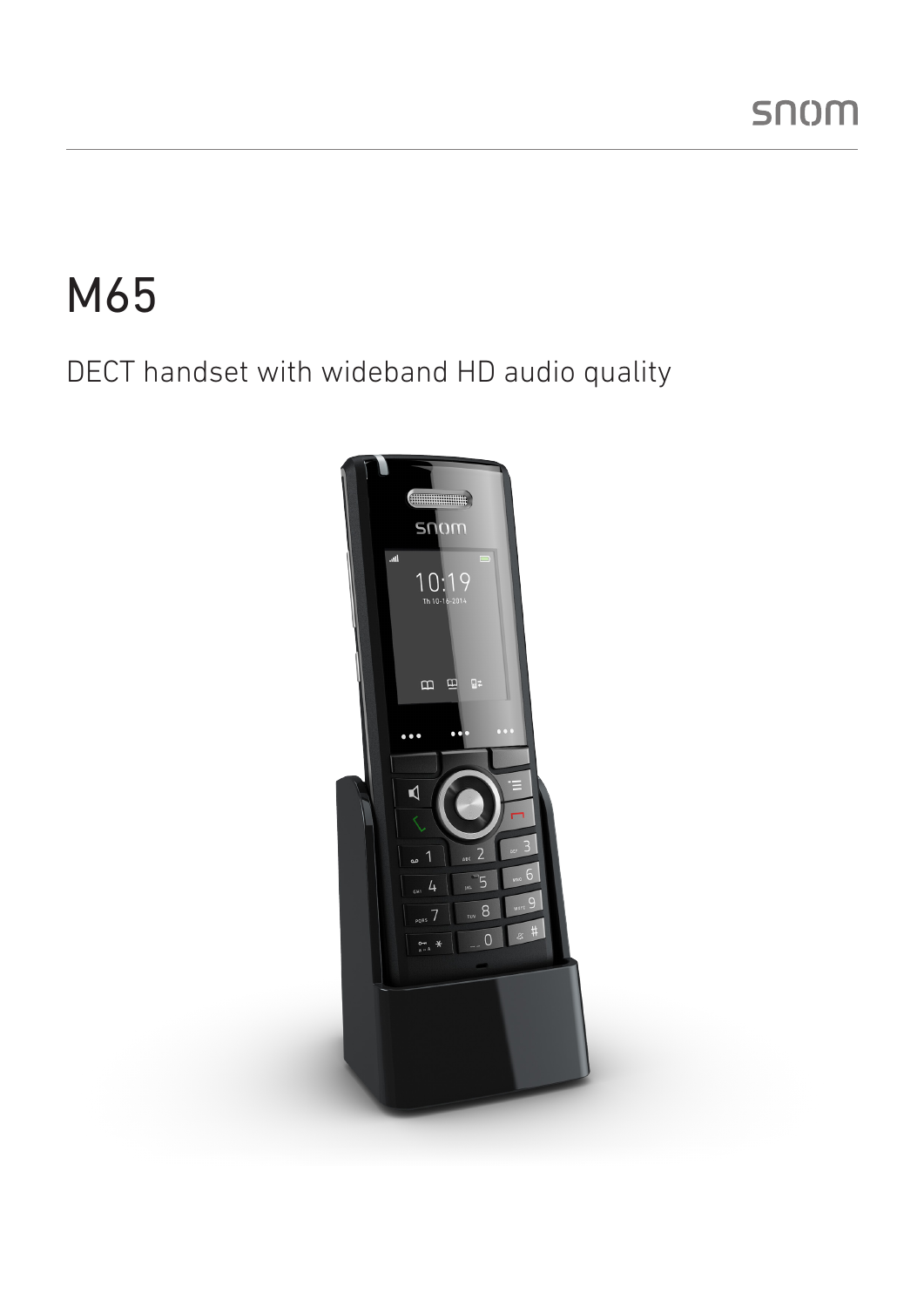## M65

DECT handset with wideband HD audio quality



#### Key Features

- · Wideband speakerphone
- · HD Audio (CAT-iq 1.0 compliant)
- · DECT encryption
- · 250 hours standby
- · Local and shared address book
- · Headset plug
- · SW upgrade over-the-air

#### Professional DECT telephony

Combining versatile business communication functionality with the intuitive features of the mobile carrier world. the snom M65 is ideally suited to fast-paced professional telephony.

#### Wide coverage

With its sleek appearance and comprehensive range of features, the M65 is ideal for customers who expect more of their phone system and require mobile coverage across several floors or throughout large buildings.

#### User Interface

The M65 has a large backlit 2" color display and a backlit keypad for easy dialing in poor light conditions.

Wideband audio ensures crystal-clear voice quality for your calls, and, in addition to 6 polyphonic ringtones, the handset also features vibration alert for incoming calls. An integrated tricolor LED keeps you instantly informed of missed calls, voicemail messages, and low battery status. The lithium-ion battery has a standby time of up to 250 hours and up to 17 hours of talk time for heavy usage between charging.

#### Convenient features

When the M65 is used with a snom  $M700^{(1)}$  or  $M300^{(2)}$ base you enjoy many phone system features such as voicemail, automatic call forwarding, call lists, caller identification, or direct search in the corporate directory.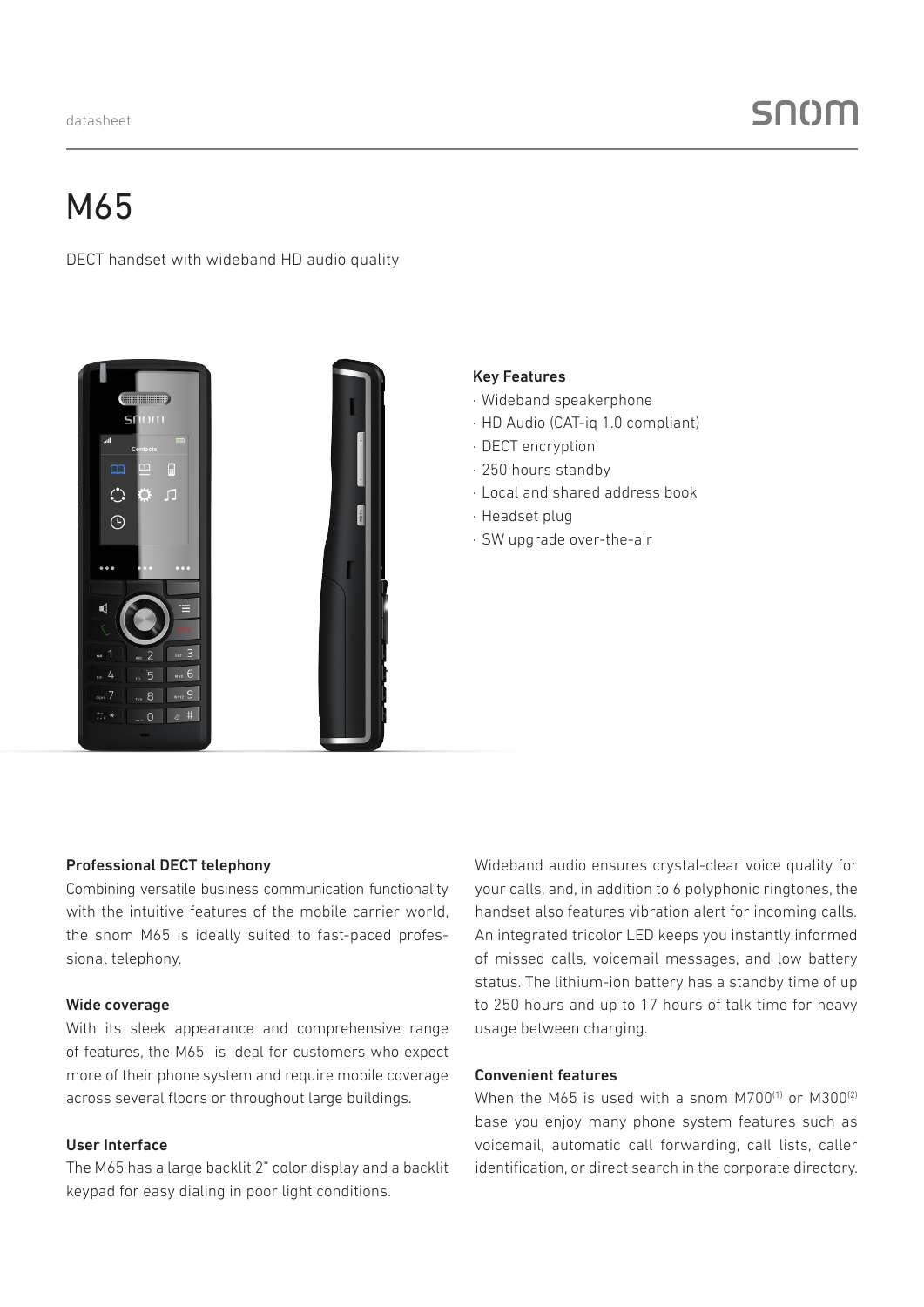#### Hardware Specifications

#### Handset

- · Weight: approx. 123g (handset with battery)
- · Dimensions: approx. 141x48x24mm (LxWxD)
- · Connector: 3.5mm standard phone jack for wired headsets
- · Antenna diversity (two internal omni-directional antennas for better transmission and reception)
- · Hearing aid compatible (HAC)

#### Battery<sup>(3)</sup>

- · Type: Lithium-ion, 1100mAh, 3.7V, 4.1 W
- · Talk time WB: Up to 16 hours
- · Talk time NB: Up to 18 hours
- · Standby time: Approx. 200-250 hours (10 days)
- · Charging time: Up to 8 hours from empty

#### Charger

- · Input: 5,5V DC, 600mA
- · Connector: 5.5 mm DC jack
- · Charging indicator: Blue LED light is on when handset is charging in cradle

#### Power Adapter

- · Input power: 100-240 AC Volt, 50/60 Hz, 250mA
- · Output power: 5.5V DC, 600mA
- · Plug: Patented interchangeable clips. EU and US clips included, UK clip available optionally (4)

#### Range

- · Indoors: Up to 50 meters
- · Outdoors: Up to 300 meters (for indoor use only)

#### DECT

- · Frequency bands:
	- ·1880-1900 MHz (EU)
	- ·1910-1930 MHz (Latin America)
	- ·1920-1930 MHz (US)
- · Output power: EU < 250 mW, USA < 140 mW
- · Protocols: DECT, DECT 6.0, CAT-iq1.0 (wideband) NOTE: No backward compatibility to GAP!
- · Wideband voice
- · Authentication/encryption of base and handset

#### Standards Conformance

- · EN 301406 (TBR6)
- · EN 30176 2 (TBR10)
- · EN 60950 1 (Safety)
	- ·IEC60950 -1
	- ·CSA c-CSA-us / UL60950 1
- · EN 301489 (EMC, ESD)
- · RF (EMF, SAR)
- · FCC part 15D, conducted & radiated
- · FCC part 15B
- · RSS213
- · TIA 1083, FCC part 68/CS-03 part V (HAC compliance)

#### User Interface

#### · Display:

- ·5 cm (2") diagonal
- ·176 x 220 pixels
- ·262k TFT color LCD with backlight

 ·8 lines, height 16 pixels/line, 16 characters per line: 1 status line, 6 lines for menus or context

- area, 1 context-sensitive function key line
- · Backlit keypad with 24 keys:
	- ·Standard ITU telephone keypad, 12 keys, 4x3, with star and pound/hash key
	- ·Three context-sensitive function keys
	- ·5 navigation keys (left, right, up, down, OK)
	- ·Off-hook key, cancel key
	- ·Speakerphone key with red LED when speakerphone is on
	- · Menu key
	- · Three side keys (volume up/down, mute)
- · Comfortable and intuitive menu structure
- · Selection of ring tones
- · Tricolor LED indication of missed calls/new voice messages, low battery
- · Speakerphone
- · Mute microphone

#### Menu Languages

· English, German, French, Italian, Spanish, Dutch, Portuguese, Swedish, Turkish, Danish, Norwegian, Polish